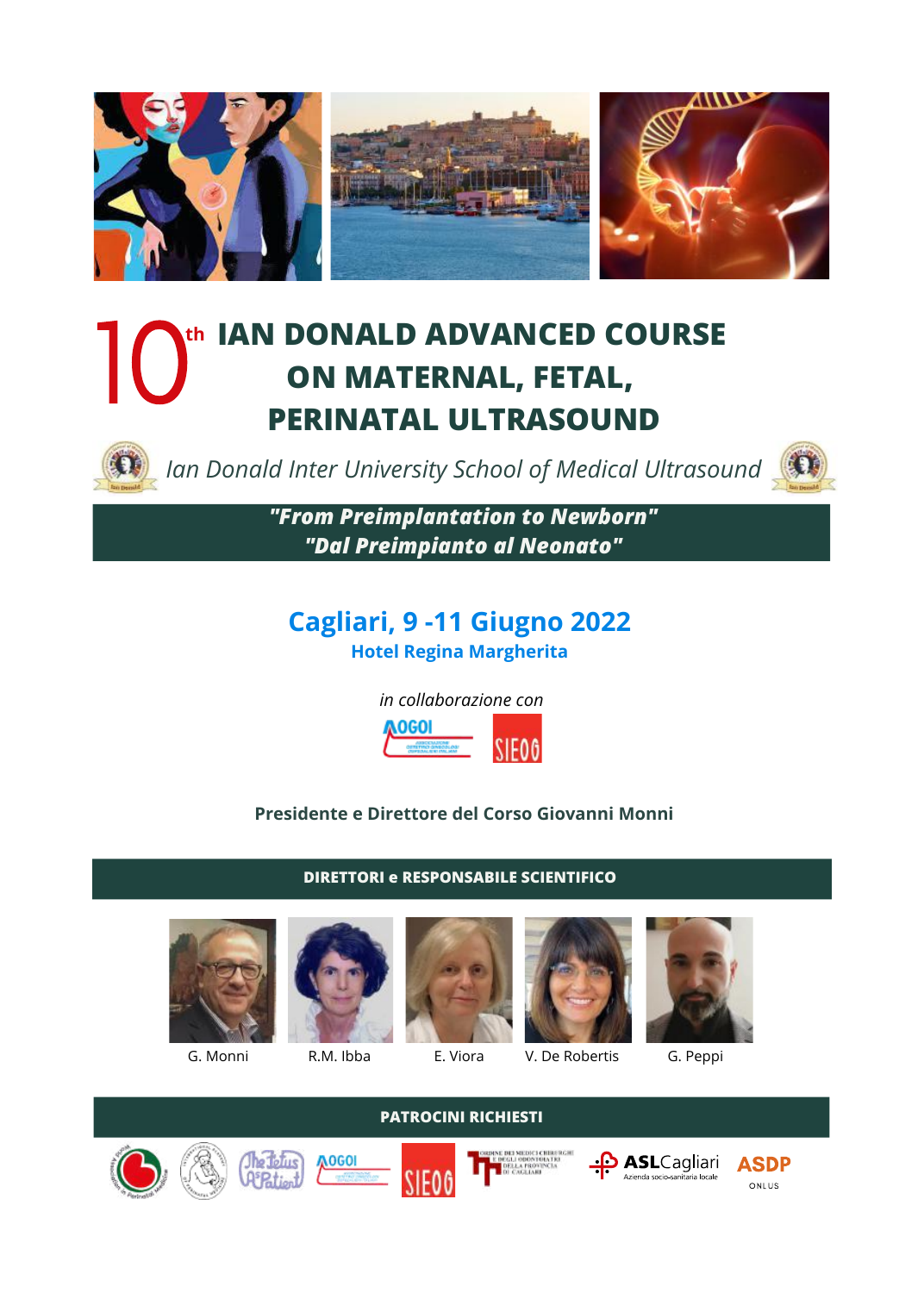# **PRESENTAZIONE**

Quest'anno, dopo l'interruzione del 2021 in occasione del Congresso Nazionale SIEOG a Cagliari, il capoluogo sardo ospita *10° Corso della Ian Donald School of Ultrasound*.

La Scuola Internazionale Ian Donald, presente con oltre (150) centri in tutti i 5 continenti, ha lo scopo di insegnare, migliorare e scambiare informazioni scientifiche e cliniche sull'ecografia in Ostetricia, Ginecologia e Perinatologia nei paesi più avanzati e in quelli in via di sviluppo.

Durante il Corso diviso in 8 Sessioni i più illustri studiosi italiani e internazionali tratteranno i temi più caldi e innovativi della Medicina Materno-Fetale e Perinatale.

Il Corso si avvale della collaborazione della SIEOG e AOGOI e sarà sicuramente un'occasione di scambio di esperienza tra tutti i partecipanti per il benessere della coppia e del nascituro.

I patrocini delle prestigiose Società con la presenza dei loro Presidenti: **WAPM (**World Association of Perinatal Medicine - *C. Sen*), **IAPM** (International Academy of Perinatal Medicine - *A. Kurjak*), **Ian Donald Inter University School of Medical Ultrasound** (*A. Kurjak, F. Chervenak*), **The Fetus as a Patient International Society** (*F. Chervenak*), **AOGOI** (Associazione Ostetrici Ginecologi Ospedalieri Italiani - *E. Viora*), **SIEOG** (Società Italiana di Ecografia Ostetrica e Ginecologica - *V. De Robertis*), **OMECA** (Ordine dei Medici Chirurghi e Odontoiatri della Provincia di Cagliari - *G. Chessa*), **ASL Cagliari** (*M. Tidore*) sarà un'ulteriore garanzia per il successo del Corso.

Con un affettuoso Benvenuto, vi aspettiamo a Cagliari.

*G. Monni, R.M. Ibba, E. Viora, V. De Robertis, G. Peppi*

This year, after the interruption in 2021 on the occasion of the SIEOG National Congress in Cagliari, the Sardinian capital hosts the **10th Ian Donald School Advanced Course on Maternal, Fetal and Perinatal Ultrasound.**

The Ian Donald Inter University School of Medical Ultrasound, present with over  $(150)$  branches on all 5 continents, aims to teach, improve and promote the exchange of scientific and clinical information on Ultrasound in Obstetrics, Gynecology and Perinatology both in developed and developing countries.

During the Course, divided into 8 sessions, the most illustrious Italian and international scholars will treat the hottest and most innovative topics on Maternal-Fetal and Perinatal Medicine.

The close collaboration of this Course with the Italian Society of Obstetric and Gynecological Ultrasound (SIEOG) and the Italian Association of Hospital Obstetricians and Gynecologists (AOGOI) will certainly be an opportunity to interchange experience among all participants for the well-being of both the couple and the unborn child.

The patronage of prestigious Scientific Societies and the participation of their Presidents: **WAPM** (World Association of Perinatal Medicine - *C. Sen*), **IAPM** (International Academy of Perinatal Medicine - *A. Kurjak)*, **Ian Donald Inter University School of Medical Ultrasound** (*A. Kurjak, F. Chervenak*), **The Fetus as a Patient International Society** (*F. Chervenak*), **AOGOI** (Italian Hospital Obstetrician Gynecologist Association - *E. Viora*), **SIEOG** (Italian Society of Obstetric and Gynecological Ultrasound - *V. De Robertis*), **OMECA** (Order of Surgeons and Dentists of the Province of Cagliari - *G. Chessa*), **ASL Cagliari** (*M. Tidore*) will be a further guarantee for the success of this Course.

With an affectionate Welcome, we look forward to seeing you in Cagliari.

*G. Monni, R.M. Ibba, E. Viora, V. De Robertis, G. Peppi*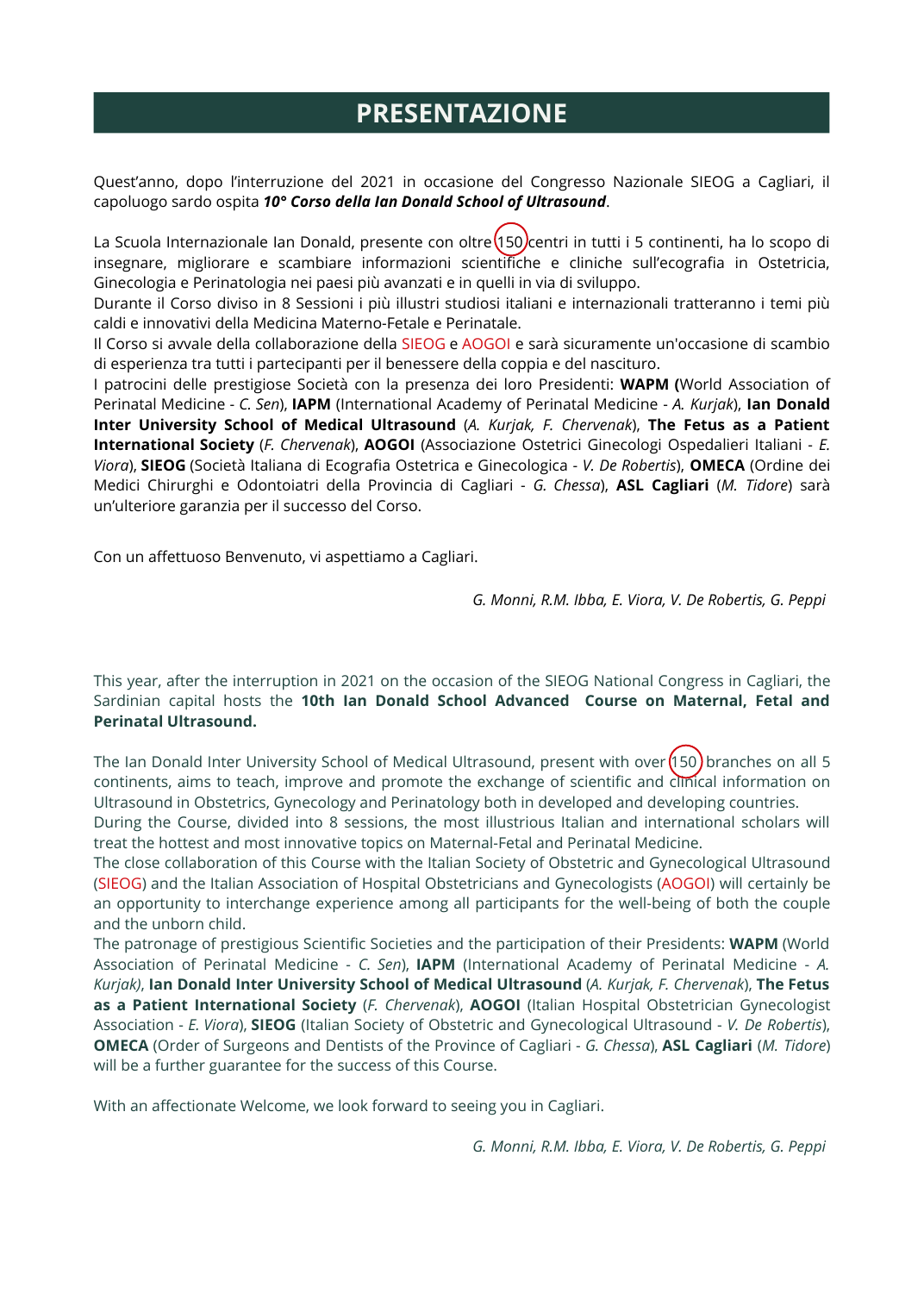## **SEGRETERIA SCIENTIFICA E SEGRETERIA ORGANIZZATIVA**

## **RESPONSABILE SCIENTIFICO**

## *Dott.ssa Rosa Maria Ibba*

S.C. di Fisiopatologia della Riproduzione Umana e Diagnosi Prenatale Ospedale Microcitemico "A. Cao", Cagliari tel. 070 52965546/7 email: prenatalgmonni@gmail.com

## **PROVIDER E SEGRETERIA ORGANIZZATIVA**

## **G** MetaSardinia

via dell'Abbazia 33, 09129 Cagliari tel. 070 3111464 email: segreteria@metasardinia.it www.metasardinia.it

## **ECM**

Il corso è stato accreditato per le seguenti categorie professionali: **Medico Chirurgo: Ginecologia e Ostetricia, Pediatria, Genetica Medica, Neonatologia e MMG. Biologo. Ostetrica.**

ID: 345314, n. crediti 5,4 Obiettivi formativi: Linee guida, protocolli, procedure.

Per ottenere i crediti ECM è obbligatoria la frequenza (con firma in ingresso e in uscita) e sostenere il test finale.

Il questionario dovrà avere almeno il 75% delle risposte corrette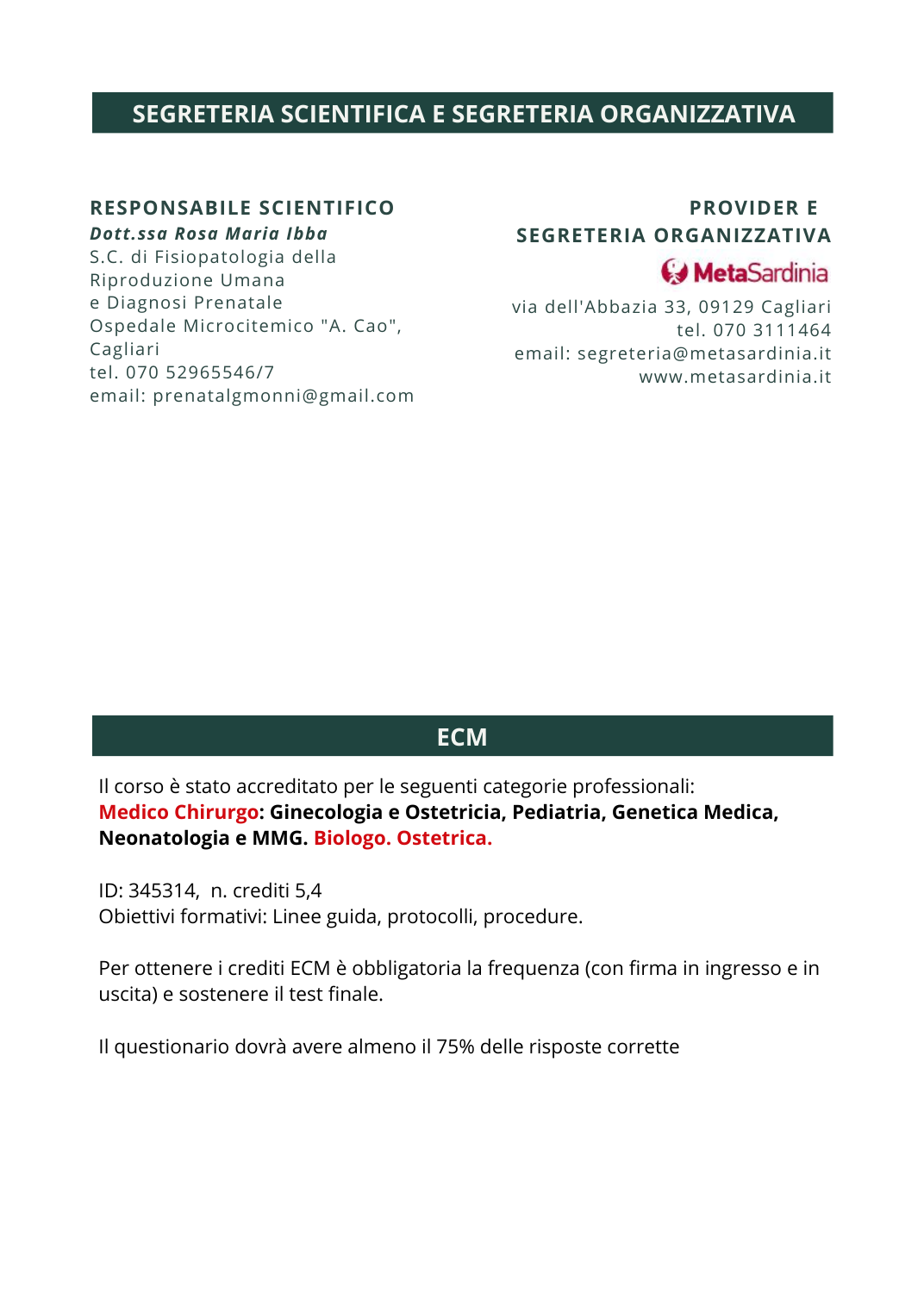## **IAN DONALD INTER-UNIVERSITY SCHOOL OF MEDICAL ULTRASOUND**

### **General Directors Asim Kurjak** (Croatia), **Frank Chervenak** (USA), **Eberhard Merz** (Germany)

#### **Regional Directors Giovanni Monni** (Europe), **Jaideep Malhotra** (Indian Subcontinent), **Toshiyuki Hata** (Asia, Oceania), **Ana Bianchi** (Latin America), **Abdallah Adra** (Arabic World), **Miroslaw Wielgos** (West Europe), **Syed Amir Gilani** (Central Asia)

## **Executive Board S. Kupesic** (USA), **R. K. Pooh** (Japan), **P. Antsaklis** (Greece), **W. Sepulveda** (Chile), **T. Watanagara** (Thailand), **S. Panchal** (India)

#### **DIRECTORS OF NATIONAL BRANCHES**

Abd El Mottaleb G.G (UAE) Abdulkadir A. (Ethiopia) Abrahamyan R. (Armenia) Abushama M. (Qatar) Abdeljawad F. J. (Palestine) Adra A. (Lebanon)<br>Aflatoonian A. (Iran)<br>Afroz S. (Bangladesh) Aguilar N. (Columbia)<br>Ahmed B. (Qatar) Aliyu L . D. (Nigeria)<br>Amaral W. (Brazil) Amour Sultan S.Al Riyami (Oman) Degtyareva M. (Russia) Antsaklis A. (Greece) Antsaklis P. (Greece) Appiah-Sakyi K. (Ghana) Arab H. A. (Saudi Arabia) Arlauskiene A. (Lithuania) Ashmaig Khalifa A.L (Sudan)<br>Arhanasiadis A. (Greece) Athanasiadis A. (Greece) Ayala Yanez R. (Mexico) Bachà Arbajè F. (Dom. Rep.) Banu F. (India) Bayari M. (Morocco) Belotserkovtseva L. (Russia) Bianchi A. (Uruguay) Blbulyan A. (Armenia) Blbulyan T. (Armenia) Bondarenko N. (Russia)

Brincat M. P. (Malta)<br>Calda P. (Czech Rep.) Cosmi E. (Italy) Cassis Martinez R. (Ecuador) Chaabane M.N. (Tunisia) Chen M. (China) Ching Hua Hsiao W. (Taiwan) Comas C. (Spain) Crnogorac S. (Montenegro)<br>D'Addario V. (Italy) Daullxhiu T. (Kosovo) Daya S. (Canada) De Lancer Despradel J. (Dom. Rep.) Delic T. (Bosnia&Herzegovina) Della Zazzera V. (Canada) Dimitrov R. G. (Bulgaria)<br>Dosedla E. (Slovakia) Dosedla E. (Slovakia) Duan T. (China) El Ebrashy A. (Egypt) Elmahaishi M.S. (Libya) Esin S. (Turkey) Ferchiou Cherif M. (Tunisia) Filippini M. (S. Marino) Fouedjio J.H. (Cameroon) Friptu V. (Moldova) Gahramanli F. (Azerbaijan) Garcia Santacruz M.V. (Honduras) Molina Giraldo S. (Colombia) Gilani S.A. (Pakistan) Gliozheni O. (Albania) Hamer J. (1999)<br>Hassaballah O. B. (Chad) Hassaballah O. B. (Chad)

Gonzales Arias F. (Venezuela) Guzman A. (Peru)<br>Hamer I. (Argentina) Hidalgo Portillo E. M. (Guatemala) Huertas Tacchino E. (Peru) Huesler Charles M. (Switzerland) Jacquemard F. (France) Kasimova N. (Uzbekistan)<br>Kharmach M. (Marocco)<br>Khodiaeva M. (Uzbekistan) Khopkar A. (UAE) Kim G. J. (Korea) Knez I. (Slovenia) Kwok Yin L. (Hong Kong) Liao A. (Brazil) Lin Tan S. (Canada)<br>Ljubic A. (Serbia) Makogon A. (Russia)<br>Malhotra N. (India)<br>Malhotra J. (India)<br>Matias A. (Portugal) Matule D. (Latvia) Mauad F. F. (Brazil) Merz E. (Germany) Mikhailov A. (Russia) Monni G. (Italy) Moreira de Sà R. A. (Brazil)

Moreira Neto R. (Brazil) Munim S. (Pakistan) Nam Kim Y. (Korea) Nagori C. (India) Panchal S. (India)<br>Papitashvili A. (Georgia) Papp Z. (Hungary)<br>Pavlova N. (Russia)<br>Penzhovan G. A. (Russia) Petrova T. (Russia) Pooh R.K. (Japan) Quintero R. (USA) Rajan K. (Oman) Rane A. (Australia) Reyles R. (Philippines) Res Muravec U. (Slovenia) Ruoti Cosp M.A. (Paraguay) Safanova I. (Ukraine) Sabr Y.S. (Saudi Arabia) Salim A. (Indonesia) Schweinfurth A.K.E. (Honduras) Syla B. (Kosovo) Sylejmani S. (Kosovo) Selvan G. (India) Sen C. (Turkey) Sentilhes L. (France) Sepulveda W. (Chile) Serra B. (Spain) Shrestha H.K. (Nepal) Sibincic S. (Bosnia&Herzegovina) Sichinava L. (Russia)

Spalldi Barisic L. (Croatia) Sridevi K.V. (India) Stamatian F. (Romania) Stefanovic V. (Finland) Sulaiman Youssif F. (Bahrain) Suldsuren N. (Mongolia) Szirko F. (Estonia) Tanos V. (Cyprus) Thekrallah F. M. A. (Jordan) Tinjic S. (Bosnia&Herzegovina) Tkachenko A. (Ucraine) To Nguyen H. (Vietnam) Troyano E. (Brazil) Troyano Luque I. (Spain) Umranikar S. (UK) Urjindelger T. (Mongolia) Vdovychenko Y.P. (Ucraine) Viet Thanh P. (Vietnam) Viora E. (Italy) Vladareanu R. (Romania) Vlaisavljevic V. (Slovenia) Voto L. (Argentina) Wahaaj M. H. (Afghanistan) Wielgos M.(Poland) Yabes-Almirante C. (Philippines) Zalel Y. (Israel) Zalud I. (USA) **… and more to join**

#### **Objectives of the School to promote:**

the science and art of ultrasound scanning

research and education in the field of medical ultrasound

continuous training in ultrasound

and facilitate the dissemination of information, especially by scientific publications, including Donald School Journal of Ultrasound in Obstetrics and Gynecology

**to provide:** expert advice to those entering the field of ultrasound

**to increase**: knowledge of methodology for implementing recent ultrasound advances

**to contribute:** to the improvement of teaching standards by the introduction of computer technology and devices for telemedicine

The Ian Donald School is designed to address the needs of a clinician who has some experience in diagnostic ultrasound, but needs additional knowledge and practice in recent sonographic developments in both obstetrics and gynecology.

Le oltre **150** Scuole Ian Donald presenti in tutti i continenti, hanno l'obiettivo di divulgare e migliorare la scienza e l'arte dell'ecografia in ostetricia e ginecologia attraverso corsi, training degli operatori e pubblicazioni su riviste e libri scientifici.

### **AOGOI**

**President:** E. Viora **Vice-Presidents:** C. Crescini, S. Schettini **Secretary:** CM. Stigliano **National Secretary Emeritus:** A. Chiantera **Advisors**: G. Jorizzo, F. Marincolo, MG. Salerno **Treasurer:** M. Silvestri **Sardinia Coordinator:** G. Peppi

## **AOGOI SIEOG**

**President:** V. De Robertis **Past President:** T. Frusca **Vice-Presidents:** C. Peddes, N. Volpe **Secretary:** C. Olivieri **Advisors:** N. Chianchiano, V. Chiappa, A. Familiari, M. Morlando, I. Sciacovelli **Treasurer:** A. Sciarrone **Sardinia Coordinator:** G. Serra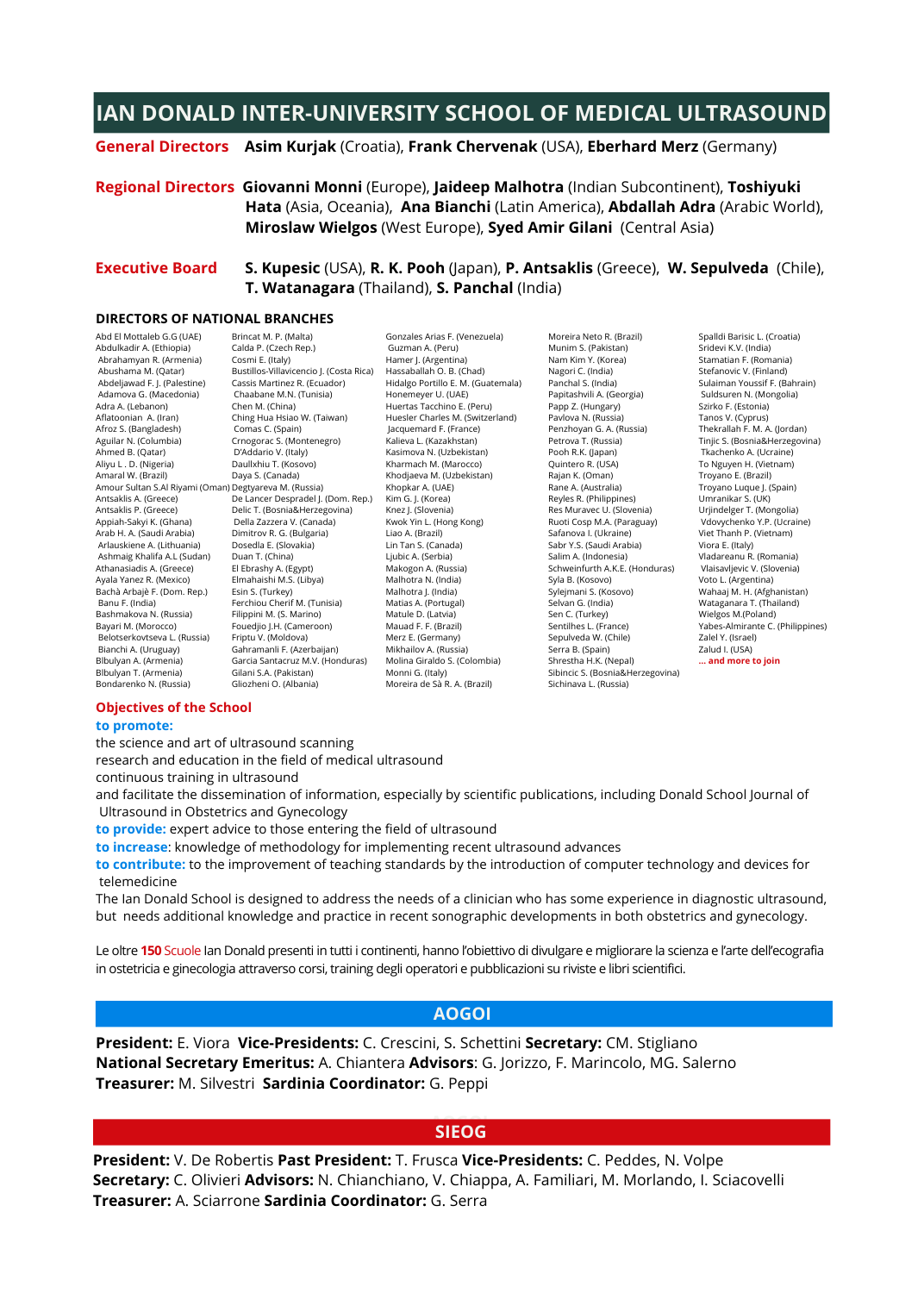## **ITALIAN SPEAKERS AND CHAIRMEN**

Stefano Angioni, *(Cagliari*) Domenico Arduini, *(Roma)* Giuseppe Calì, *(Palermo)* Antonio Campiglio, *(San Gavino)* Francesca Campus, *(Oristano)* Giampiero Capobianco, *(Sassari)* Valeria Caredda, *(Cagliari)* Franco Careddu, *(Alghero)* Giuseppina Cau, *(Cagliari)* Pierluigi Cherchi, *(Sassari)* Giuseppe Chessa, *(Cagliari)* Antonio Chiantera, *(Napoli)* Eleonora Coccollone, *(Cagliari)* Erich Cosmi, *(Padova)* Vincenzo D'Addario, *(Bari)* Marco Dei, *(Lanusei)* Valentina De Robertis, *(Bari)* Francesca Dessolis, *(Cagliari)* Aniello Di Meglio, *(Napoli)* Giuseppe Ettore, *(Catania)* Vassilios Fanos, *(Cagliari)* Stefania Fratta, *(Cagliari)* Tiziana Frusca, *(Parma)* Stefano Guerriero, *(Cagliari)* Tullio Ghi, *(Parma)* Rosa Maria Ibba, *(Cagliari)* Ambra Iuculano, *(Cagliari)* Rosalba Lai, *(Cagliari)* Claudia Livi, *(Firenze*)

Ilenia Mappa, *(Roma)* Giuseppe Maria Maruotti, (*Napoli)* Giovanni Monni, *(Cagliari)* Maria Carla Monni, *(Cagliari)* Maddalena Morlando, *(Napoli)* Federica Murgia, *(Cagliari)* Roberta Murru, *(Cagliari)* Stefania Murru, *(Cagliari)* Antonio Novelli, *(Roma)* Dario Paladini, *(Genova)* Cristina Peddes, *(Cagliari)* Giangavino Peppi, *(Olbia)* Nicola Persico, *(Milano)* Alba Piras, *(Cagliari)* Nicola Pirastu, *(Cagliari)* Federico Prefumo, *(Brescia)* Laura Rienzi, *(Roma)* Giuseppe Rizzo, *(Roma)* Antonio Rubattu, *(Olbia)* Antonio Sciarrone, *(Torino)* Paolo Scollo, *(Catania)* Silvia Sedda, *(Cagliari)* Giorgia Serra, *(Cagliari)* Ilario Serra, *(Iglesias)* Antonio Onorato Succu, *(Nuoro)* Fabrizio Taddei, *(Rovereto)* Filippo Maria Ubaldi, *(Roma)* Elsa Viora, *(Torino)* Paolo Virdis, *(Sassari)* Nicola Volpe, *(Parma)* Paolo Volpe, *(Bari)*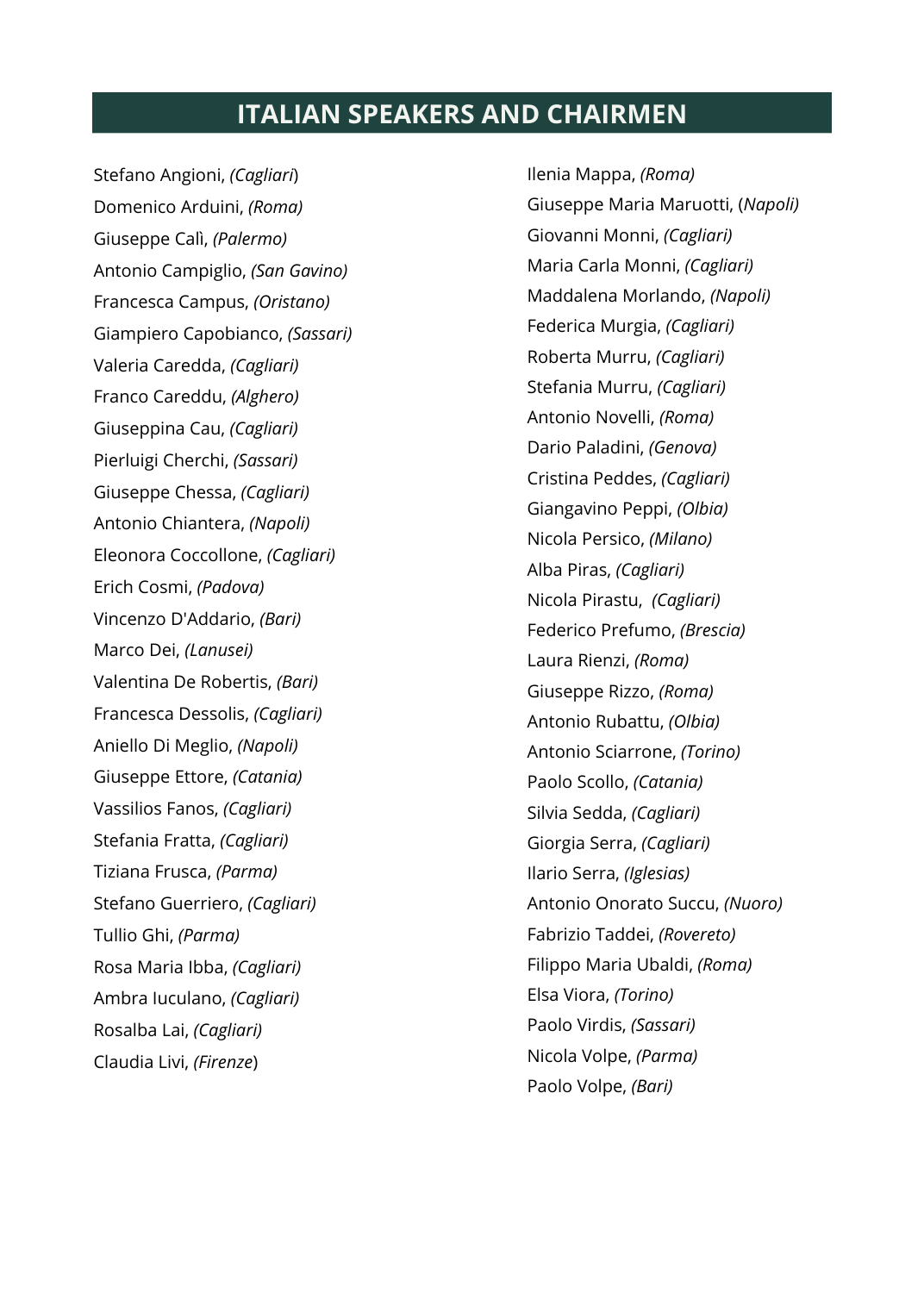# **INTERNATIONAL SPEAKERS**











Osaka - Japan



**Aris Antsaklis**<br>**Prof. Ob/Gyn**<br>**Prof. Ob/Gyn** Prof. Ob/Gyn Prof. Ob/Gyn Prof. Ob/Gyn Prof. Ob/Gyn Prof. Ob/Gyn University of Athens The School Control of Athens Athens the New York - USA Pirogov University Progov University<br>Greece Pirogov University Pirogov University Progov University Pirogov University Progov University Director Ian Donald School Moscow - Russia<br>esident "The Fetus as a Patient" President Elect WAPM President "The Fetus as a Patient"



**Jan Deprest Lorraine Dugoff Joachim Dudenhausen Lorraine Dugoff Prof. Ob/Gyn Prof. Ob/Gyn Prof. Ob/Gyn** Prof. Ob/Gyn Prof. Ob/Gyn Prof. Ob/Gyn University of Leuven Berlin - Germany University of Pennsylvania Journal of Perinatal Medicine



Prof. Ob/Gyn Prof. Ob/Gyn Prof. Ob/Gyn University of Tirana St George's University Hospital University of Zagreb - Croatia



St. Louis - USA





Belgium Editor in Chief Philadelphia - USA



**Orion Gliozheni Asma Khalil Asim Kurjak** Director Ian Donald School President IAPM



**Kypros Nicolaides**<br>
Prof. Ob/Gyn
Prof. Ob/Gyn
Prof. Ob/Gyn
Prof. Ob/Gyn
Prof. Ob/Gyn
Prof. Ob/Gyn
Prof. Ob/Gyn
Prof. Ob/Gyn
Prof. Ob/Gyn
Prof. Ob/Gyn
Prof. Ob/Gyn
Prof. Ob/Gyn
Prof. Ob/Gyn
Prof. Ob/Gyn
Prof. Ob/Gyn
Prof. Prof. Ob/Gyn<br>Prof. Ob/Gyn Prof. Ob/Gyn<br>King's College London – Washington University – University College London King's College Washington University University College London



**Ritsuko Pooh Cihat Sen Prof. Ob/Gyn**<br>Prof. Ob/Gyn Prof. Ob/Gyn Prof. Ob/Gyn<br>Istanbul Turkey President WAPM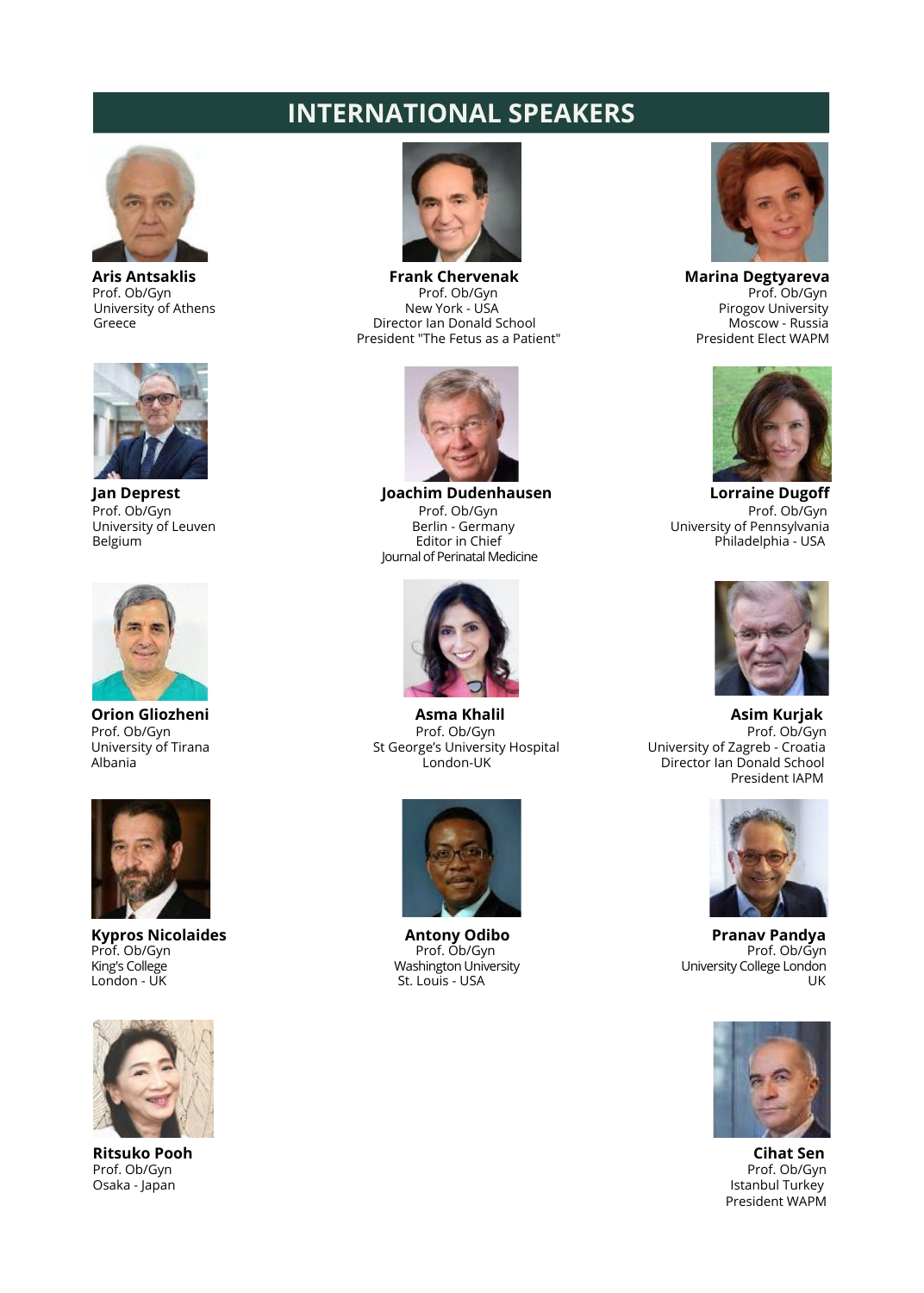# **Thursday 9 June 14.00 - 20.30 th**

| $1a$ Sessione | Infertilità e Ultrasuoni                                                                                                                         | $14.00 - 17.30$ |
|---------------|--------------------------------------------------------------------------------------------------------------------------------------------------|-----------------|
| Moderatori:   | F. Campus, S. Fratta, R. Lai, G. Serra                                                                                                           |                 |
| F. Murgia     | Studio del Varicocele con approccio Metabolomico                                                                                                 |                 |
| P. Scollo     | Infertilità e Trapianto di utero                                                                                                                 |                 |
| S. Guerriero  | Ecografia 2/3D nelle malformazioni uterine                                                                                                       |                 |
| O. Gliozheni  | Recurrent pregnancy loss: what is the evidence base?                                                                                             |                 |
| F. Ubaldi     | La Doppia Stimolazione Ovarica nelle pazienti con bassa prognosi ma non solo:<br>un approccio personalizzato di stimolazione ovarica controllata |                 |
| C. Livi       | Screening Preimpianto delle aneuploidie: utilità e limiti                                                                                        |                 |
| G. Cau        | Diagnosi Preimpianto nelle patologie genetiche                                                                                                   |                 |
| L. Rienzi     | Up-to-date nella Crioconservazione                                                                                                               |                 |
| M.C. Monni    | Social Freezing: utilità o fashion?                                                                                                              |                 |

## Discussione

| 2ª Sessione                             | <b>Primo Trimestre</b>                                                                                                                                     | $17.30 - 19.00$ |
|-----------------------------------------|------------------------------------------------------------------------------------------------------------------------------------------------------------|-----------------|
| Moderatori:                             | RM. Ibba, R. Murru, S. Murru, S. Sedda                                                                                                                     |                 |
| A. Iuculano<br>I. Mappa<br>V. D'Addario | Nuove Linee Guida SIEOG del 1º trimestre<br>Malformazioni embriofetali evidenziabili ecograficamente<br>Importanza clinica e prognostica della corionicità |                 |
| V. De Robertis                          | Markers Ecografici: Dotto Venoso, Rigurgito della tricuspide e                                                                                             |                 |
| F. Prefumo                              | Vantaggi del Test Combinato prima di NIPT e Villocentesi                                                                                                   |                 |
| F. Taddei                               | Amniocentesi e Villocentesi: pro e contro                                                                                                                  |                 |
| A. Novelli                              | Utilità del Targeted Gene Panels                                                                                                                           |                 |

Discussione

**LETTURA MAGISTRALE 19.00 - 19.20**

*K. Nicolaides* **Prediction and prevention of preeclampsia**

**Saluti e Welcome Cocktail**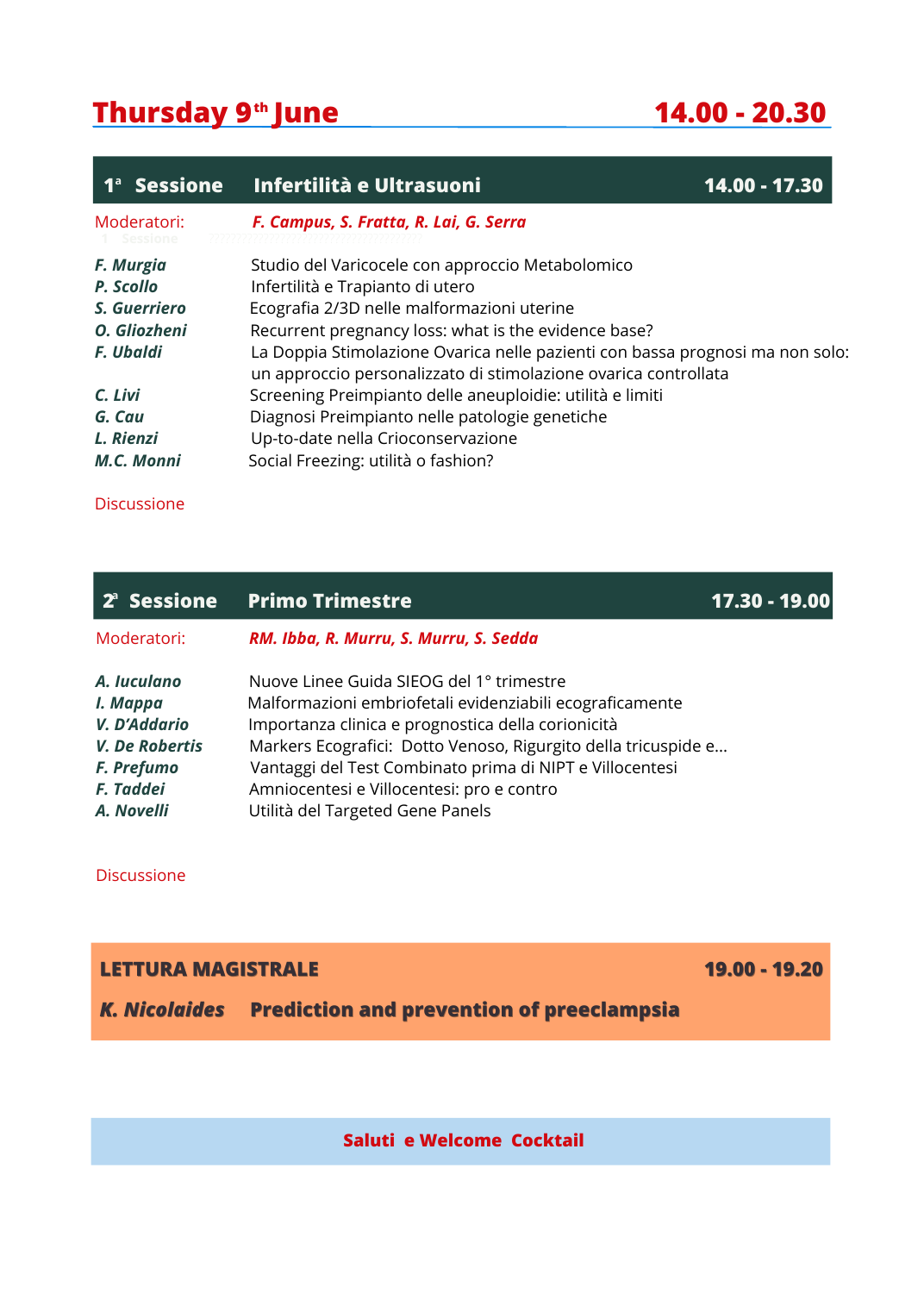# **Friday 10 June 08.30 - 14.00 th**

| 3 <sup>ª</sup> Sessione | <b>Secondo Trimestre</b>                                                                                      | $08.30 - 11.50$ |
|-------------------------|---------------------------------------------------------------------------------------------------------------|-----------------|
| Moderatori:             | D. Arduini, A. Di Meglio, T. Frusca, A. Iuculano                                                              |                 |
| Sessione                |                                                                                                               |                 |
| V. De Robertis          | Nuove Linee Guida SIEOG su Ecografia di Riferimento                                                           |                 |
| D. Paladini             | Quando il Diametro Trasverso Cerebellare è troppo piccolo: diagnosi differenziale<br>di ipoplasia cerebellare |                 |
| P. Volpe                | Patologie cardiache fetali di difficile inquadramento                                                         |                 |
| A. Iuculano             | Patologie Uropoietiche di difficile diagnosi                                                                  |                 |
| N. Volpe                | L'uso del 3/4 D nello studio del Cervello Fetale                                                              |                 |
| A. Sciarrone            | Aspetti Medico-Legali di mancata diagnosi ecografica                                                          |                 |
| G. Monni                | IVG al 2° Trimestre: tecniche e limiti                                                                        |                 |
| M. Degtyareva           | Fetal Viability and Neonatal morbidity at 22 - 25 weeks of pregnancy                                          |                 |
| <b>F. Chervenak</b>     | Ethics in Termination of Pregnancy in second trimester                                                        |                 |

**Discussione** 

## Coffee Break

| $\overline{4}^{\degree}$ Sessione | <b>Hot Topics</b>                                                                                                                                              | $12.10 - 14.00$ |
|-----------------------------------|----------------------------------------------------------------------------------------------------------------------------------------------------------------|-----------------|
| Moderatori:                       | A. Chiantera, V. D'Addario, C. Peddes, G. Peppi                                                                                                                |                 |
| V. Fanos<br>A. Kurjak             | Metabolomics and Microbiomics: personalized medicine from the fetus on the adult<br>Recent Advances in the study of both structure and function of fetal brain |                 |
| J. Dudenhausen                    | Covid-19 Vaccine and Counselling in pregnancy                                                                                                                  |                 |
| C. Sen                            | New Guideline for Antenatal Corticosteroids: Clinical Guideline by WAPM and PMF                                                                                |                 |
| A. Antsaklis                      | Multifetal Embryoreduction in Triplets - pros and cons                                                                                                         |                 |
|                                   |                                                                                                                                                                |                 |

Discussione

## Light Lunch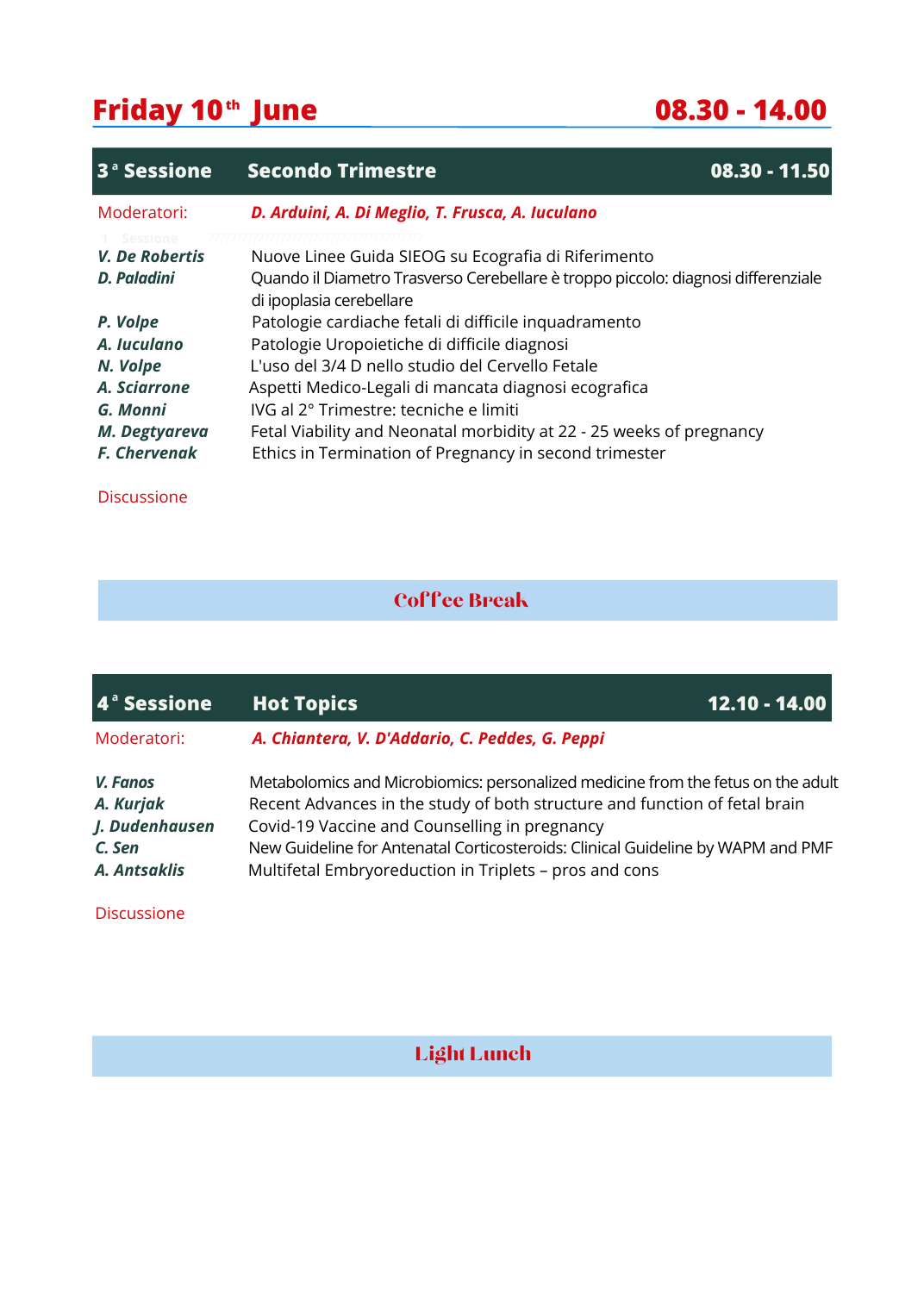# **Friday 10 June 15.00 - 19.40 th**

| <b>5<sup>ª</sup> Sessione</b> | <b>Hot Topics</b>                                                                                  | 15.00 - 17.40 |
|-------------------------------|----------------------------------------------------------------------------------------------------|---------------|
| Moderatori:                   | F. Careddu, E. Coccollone, G. Monni, A. Rubattu                                                    |               |
| N. Persico                    | Chirurgia Fetale della Spina Bifida                                                                |               |
| J. Deprest                    | Fetal Surgery of Diaphragmatic Hernia                                                              |               |
| A. Odibo                      | Controversies in diagnosis and management of Fetal Growth Restriction                              |               |
| R. Pooh                       | 3D Sonogenetics in the first trimester                                                             |               |
| P. Pandya                     | National audit in screening for fetal anomalies at 18-20 weeks                                     |               |
| A. Khalil                     | Discordant anomaly in twins                                                                        |               |
| L. Dugoff                     | Cell-free DNA: no calls, anomalies at US and multiple pregnancies, how to<br>manage complex cases? |               |

Discussione

| 6 <sup>ª</sup> Sessione                                                   | <b>Hot Topics</b>                                                                                                                                                                                                                                                                                                           | 17.40 - 19.40 |
|---------------------------------------------------------------------------|-----------------------------------------------------------------------------------------------------------------------------------------------------------------------------------------------------------------------------------------------------------------------------------------------------------------------------|---------------|
| Moderatori:                                                               | A. Piras, N. Pirastu, I. Serra, P. Virdis                                                                                                                                                                                                                                                                                   |               |
| M. Morlando<br><b>GM. Maruotti</b><br>G. Calì<br>A. Di Meglio<br>E. Viora | Prognosi e outcome nei feti con Arteria Succlavia Aberrante<br>Terapia Antivirale nell'Infezione da Citomegalovirus<br>Lo studio della Placenta secondo le nuove Linee Guida SIEOG<br>Inserzione Funicolare in placenta come indice della sorveglianza del benessere fetale<br>Acido Folico e Folati in medicina perinatale |               |

Discussione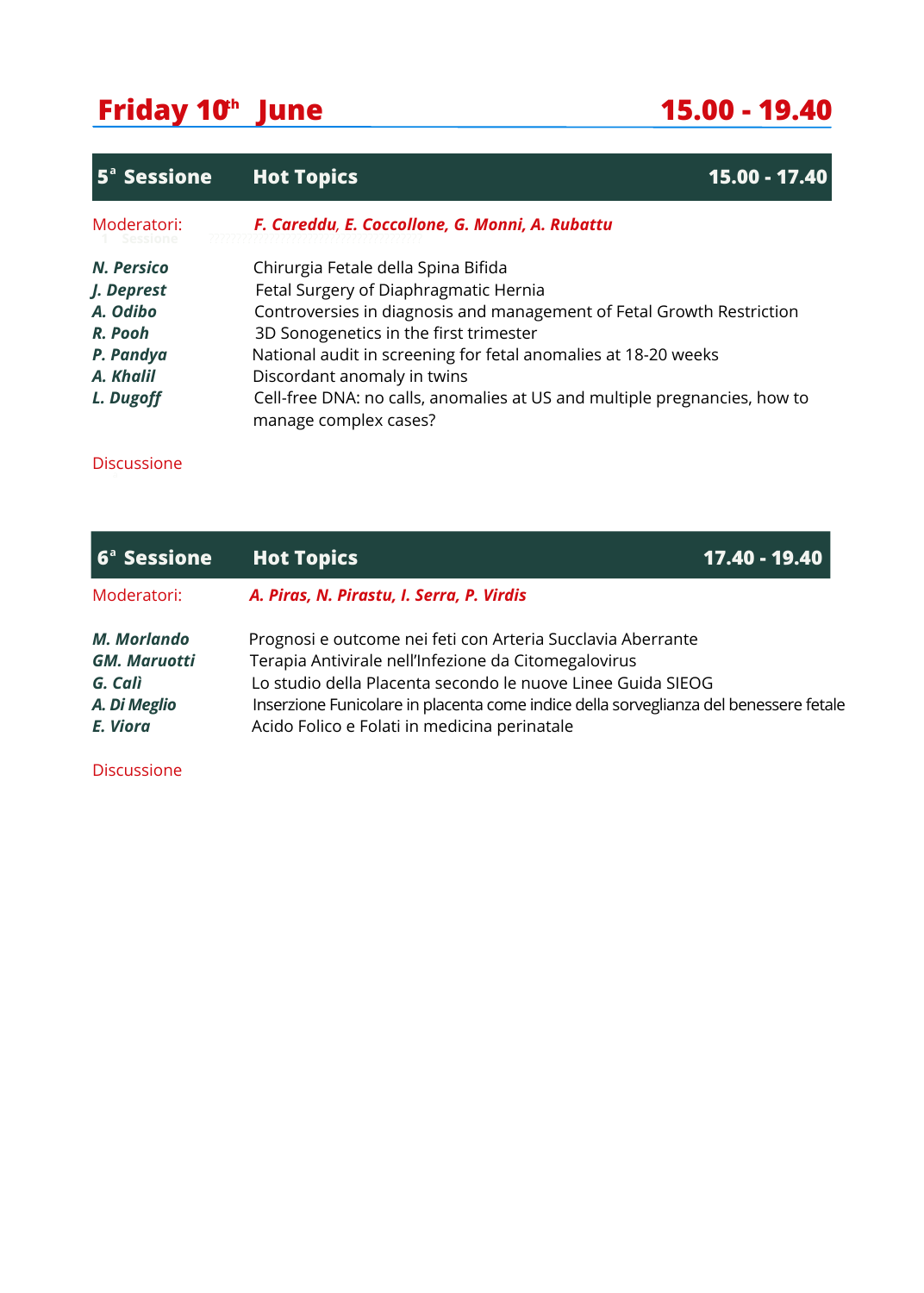# **Saturday 11 June 08.30 - 13.30 th**

| 7 <sup>a</sup> Sessione | <b>Terzo Trimestre</b>                                                                           | $08.30 - 11.00$ |
|-------------------------|--------------------------------------------------------------------------------------------------|-----------------|
| Moderatori:             | A. Campiglio, PL. Cherchi, M. Dei, V. De Robertis                                                |                 |
| T. Frusca               | Nuove Linee Guida SIFOG del 3º trimestre                                                         |                 |
| C. Peddes               | Patologie Genetiche e ritardo di crescita fetale                                                 |                 |
| G. Rizzo                | Sviluppo corticale nei feti con late FGR                                                         |                 |
| T. Frusca               | La gestione dello IUGR: Ruolo del Doppler e confronto tra le Linee Guida<br>Americane ed Europee |                 |
| T. Ghì                  | Ruolo dell'Ecografia in sala parto                                                               |                 |
| E. Cosmi                | Alterazioni cardiovascolari in feti e infanti IUGR                                               |                 |
| G. Ettore               | Il Parto nei feti con difetto di crescita                                                        |                 |

Discussione

## Coffee Break

| 8 <sup>ª</sup> Sessione                          | <b>Sessione AOGOI Sardegna</b>                                                                                                                         | 11.20 - 13.30 |
|--------------------------------------------------|--------------------------------------------------------------------------------------------------------------------------------------------------------|---------------|
| Moderatori:                                      | A. Chiantera, RM. Ibba, G. Monni, G. Peppi, E. Viora                                                                                                   |               |
| <b>F. Dessolis</b><br>G. Chessa<br>G. Capobianco | Screening della preeclampsia al 1º trimestre all'Ospedale Microcitemico<br>Quadri anomali cardiotocografici<br>Contraccezione a lunga durata di azione |               |
| S. Angioni<br>V. Caredda                         | Approccio Chirurgico Laparoscopico delle tumefazioni annessiali in gravidanza<br>Vaccinazione HPV                                                      |               |
| E. Coccollone<br>G. Peppi<br>A.O. Succu          | Parto nelle Gravide Covid-19<br>Travaglio di Parto nelle Donne Precesarizzate<br>La chirurgia Vaginale Mininvasiva nel prolasso di alto grado          |               |

Discussione

## **Conclusione lavori e Questionario ECM**

## **ELEZIONI COORDINATORE SIEOG SARDEGNA**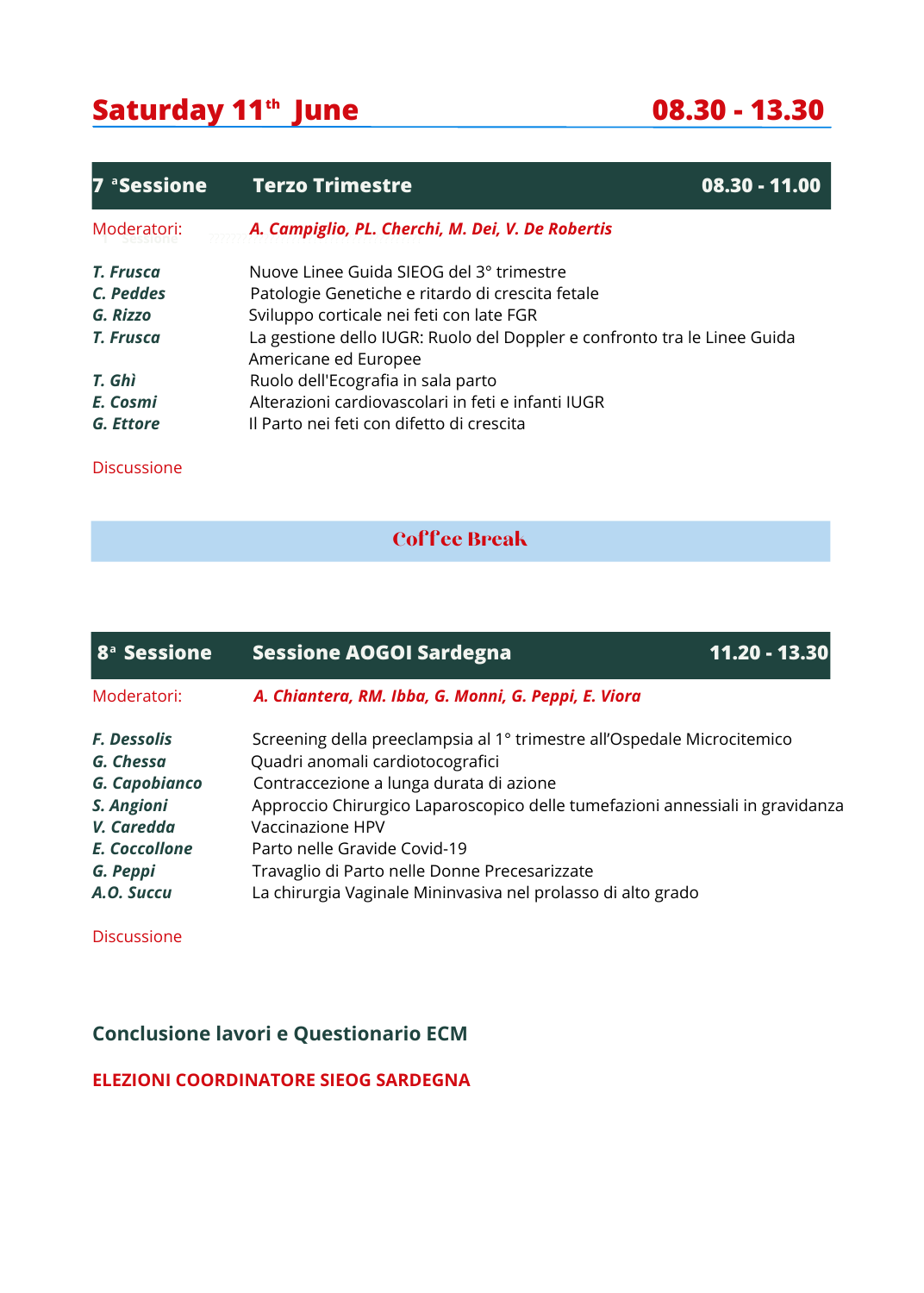## **INFORMAZIONI**

## **Sede del corso**

Hotel Regina Margherita Viale Regina Margherita, 44 - Cagliari **Congress Venue**

Hotel Regina Margherita Viale Regina Margherita, 44 - Cagliari

## **Lingua**

Le lingue ufficiali del Corso sono l'inglese e l'italiano.

#### **Language**

The official languages of the Course are English and Italian.

## **Attestati**

Gli attestati di partecipazione verranno rilasciati, ai partecipanti regolarmente iscritti, alla fine del Corso.

## **Certificate of Attendance**

Certificate of attendance will be available at the end of the Course

## **Area espositiva**

Nel piano superiore è allestita un'esposizione di aziende biomediche, farmaceutiche e dell'editoria scientifica.

## **Sponsor Exhibition Area**

An exhibition of sponsor products will be present.

#### **Quota di iscrizione**

Medici: **€ 488,00** (IVA 22% inclusa). Ostetriche e Biologi: **€ 98,00** (IVA 22% inclusa) e include: partecipazione ai lavori scientifici, kit congressuale, attestato di partecipazione, aperitivo di benvenuto, light lunch. **Per le iscrizioni online: www.metasardinia.it Fee**

Physicians: € 488,00 (VAT 22% included). Biologists and Midwives: € 98,00 (VAT 22% included) The registration fee includes: admission to all scientific sessions, access to sponsor exhibition area, a conference bag, a name badge, a certificate of attendance, welcome cocktail and light lunch.

**For online registration: www.metasardinia.it**

## **Modalità di pagamento**

Bonifico bancario a favore della Metasardinia srls, su Banca Intesa San Paolo, coordinate bancarie IBAN IT12V0306904856100000001196

ATTENZIONE: Non saranno accettati bonifici gravati da spese bancarie, che devono essere totalmente a carico dell'ordinante. Gli assegni o le copie del bonifico, timbrate dalla Banca, accompagnati dalle relative schede, devono essere inviati via email: [segreteria@metasardinia.it](mailto:segreteria@metasardinia.it) **Payment**

#### Payment can be made by bank transfer. Please note that all bank costs and money transfer costs must be prepaid by the registrant. Please, be sure to pay all fees charged from your bank. We must receive your wire transfer amount in full. Please, do not forget to ask your bank to include your name as the issuer (originator) of the transference.

## **Bank Transfer headed to: Metasardinia srls**

Banca Intesa San Paolo, Cagliari IBAN IT12V0306904856100000001196 BIC SWIFT CODE : BCITITMM

Please, send a copy of your bank transfer via e-mail to: **[segreteria@metasardinia.it](mailto:segreteria@metasardinia.it)** otherwise the payment cannot be registered.